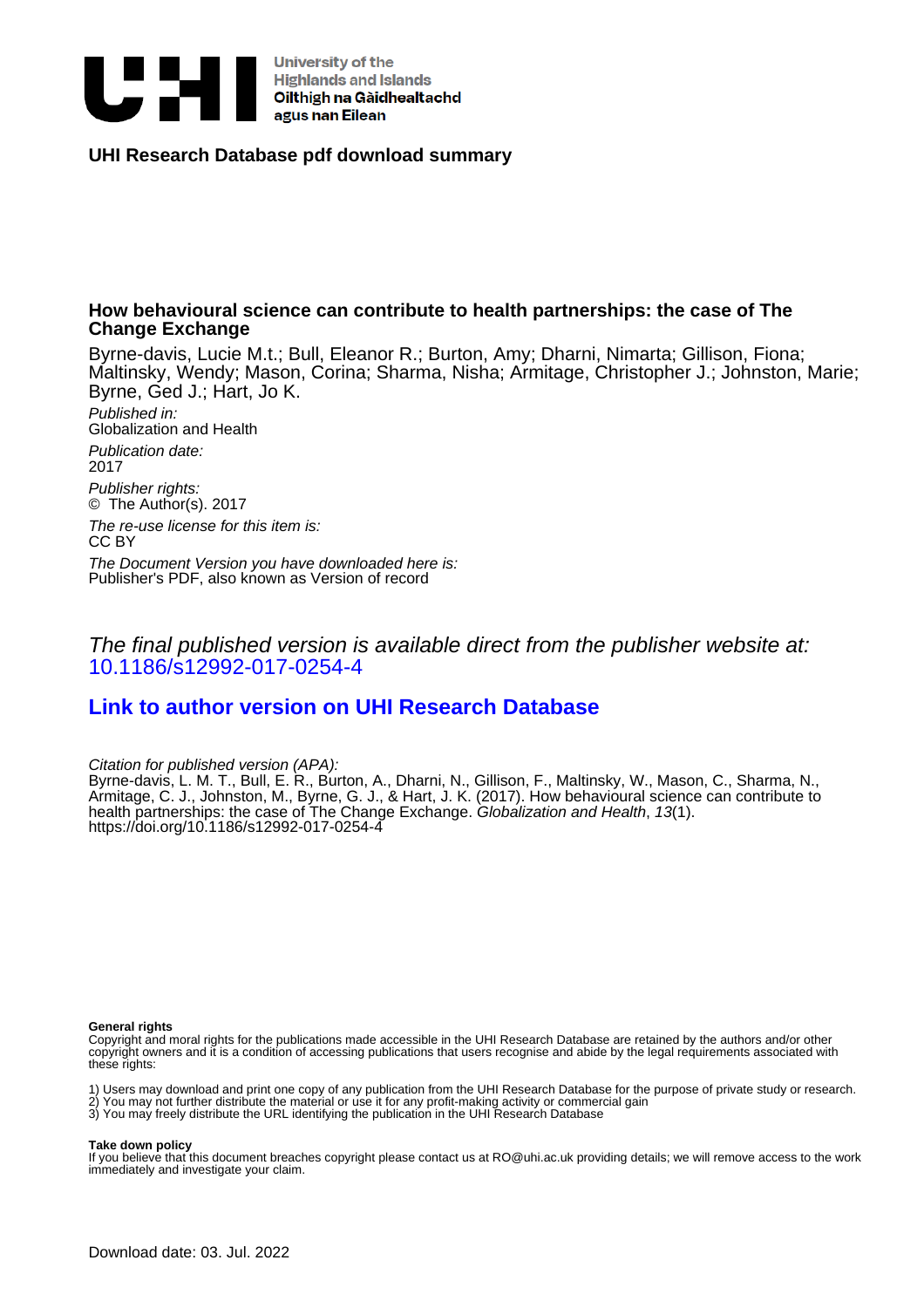**REVIEW CONSIDERING CONSIDERING CONSIDERING CONSIDERING CONSIDERING CONSIDERING CONSIDERING CONSIDERING CONSIDERING CONSIDERING CONSIDERING CONSIDERING CONSIDERING CONSIDERING CONSIDERING CONSIDERING CONSIDERING CONSIDER** 



# How behavioural science can contribute to health partnerships: the case of The Change Exchange

Lucie M.T. Byrne-Davis<sup>1\*</sup>, Eleanor R. Bull<sup>1</sup>, Amy Burton<sup>2</sup>, Nimarta Dharni<sup>3</sup>, Fiona Gillison<sup>4</sup>, Wendy Maltinsky<sup>5</sup> , Corina Mason<sup>6</sup>, Nisha Sharma<sup>7</sup>, Christopher J. Armitage<sup>1</sup>, Marie Johnston<sup>8</sup>, Ged J. Byrne<sup>9</sup> and Jo K. Hart<sup>1</sup>

### Abstract

Background: Health partnerships often use health professional training to change practice with the aim of improving quality of care. Interventions to change practice can learn from behavioural science and focus not only on improving the competence and capability of health professionals but also their opportunity and motivation to make changes in practice. We describe a project that used behavioural scientist volunteers to enable health partnerships to understand and use the theories, techniques and assessments of behavioural science.

Case studies: This paper outlines how The Change Exchange, a collective of volunteer behavioural scientists, worked with health partnerships to strengthen their projects by translating behavioural science in situ. We describe three case studies in which behavioural scientists, embedded in health partnerships in Uganda, Sierra Leone and Mozambique, explored the behaviour change techniques used by educators, supported knowledge and skill development in behaviour change, monitored the impact of projects on psychological determinants of behaviour and made recommendations for future project developments.

Discussion: Challenges in the work included having time and space for behavioural science in already very busy health partnership schedules and the difficulties in using certain methods in other cultures. Future work could explore other modes of translation and further develop methods to make them more culturally applicable.

**Conclusion:** Behavioural scientists could translate behavioural science which was understood and used by the health partnerships to strengthen their project work.

Keywords: Implementation science, Behaviour, Health partnerships

#### Background

The Tropical Health and Education Trust state that health partnerships, collaborations between high-income countries and low- and middle income countries (LMIC), "strengthen health systems through health service skills transfer and capacity development" [[1](#page-7-0)]. Health partnerships have been a mainstay of capacity building in LIC. Training is often the go-to solution when changes in health professional practices are required, and our experience tells us that health partnerships are no different. Miller's pyramid, well known in medical education [[2](#page-7-0)],

neatly shows the building blocks of practice from knowing and knowing how, through showing how and all the way to 'does'. Educators typically assess the efficacy of their training through measures of knowledge and skill and sometimes by monitoring changes on 'does' through audit and/or impact on patient outcomes. Following a theory of change approach [\[3\]](#page-7-0), Health Partnership projects are usually required to propose links from education, through changes in practice to impact on patient outcomes. However, there is little focus on how 'shows how' becomes 'does' Thus, the actual factors that determine whether 'shows how' ever becomes 'does' are typically not used to evaluate the efficacy of training or, more widely, the efficacy of health partnerships. We propose that examining change at this granular level has benefits for health



© The Author(s). 2017 **Open Access** This article is distributed under the terms of the Creative Commons Attribution 4.0 International License [\(http://creativecommons.org/licenses/by/4.0/](http://creativecommons.org/licenses/by/4.0/)), which permits unrestricted use, distribution, and reproduction in any medium, provided you give appropriate credit to the original author(s) and the source, provide a link to the Creative Commons license, and indicate if changes were made. The Creative Commons Public Domain Dedication waiver [\(http://creativecommons.org/publicdomain/zero/1.0/](http://creativecommons.org/publicdomain/zero/1.0/)) applies to the data made available in this article, unless otherwise stated.

<sup>\*</sup> Correspondence: [lucie.byrne-davis@manchester.ac.uk](mailto:lucie.byrne-davis@manchester.ac.uk) <sup>1</sup>

<sup>&</sup>lt;sup>1</sup>University of Manchester, Stopford Building, Oxford Road, Manchester M13 9PT, UK

Full list of author information is available at the end of the article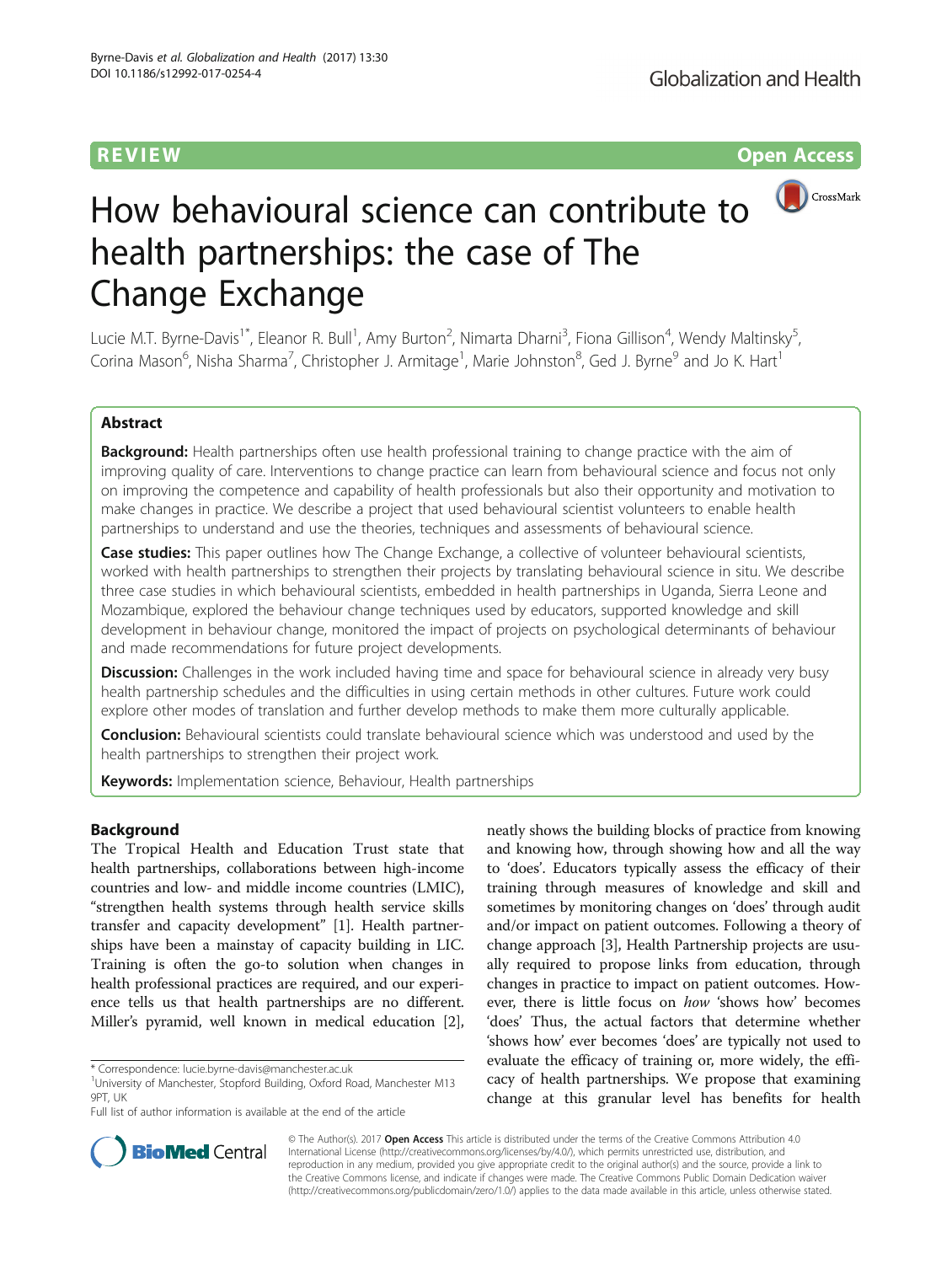partnership projects and in this paper, we describe The Change Exchange: a project in which nine behaviour change consultants were placed within four health partnerships. In it, we explore their activities, and the potential impact they could have through three case studies.

Although the focus of Health Partnerships is often on education and training, they do, of course, include techniques other than those to improve only knowledge and skills in their education. Many continuing professional development (CPD) activities present a rationale for people to change their practice or involve reflection on barriers to adopting the new practices. Implicit in these activities is an underlying theory of how behaviour changes. Although activities that target more than skills and knowledge are undoubtedly occurring, we have not yet explored whether partnerships could be more effective if behavioural science became more systematically and explicitly incorporated. Whether and in what circumstances knowledge and skills are translated into action has received considerable research attention in the fields of behavioural science, implementation science and their root science of psychology [[4](#page-7-0)–[6\]](#page-7-0).

Behavioural science draws from a wide range of theories involving both conscious and unconscious processes but CPD activities, aimed at changing behaviour, tend to be restricted to addressing conscious, reflective thoughts and attitudes. Healthcare professional behaviour, like all human behaviour, is influenced by both types of process –not just what we believe but also our emotions, needs and habits [\[7](#page-7-0), [8](#page-7-0)].

Behavioural scientists have developed the Behaviour Change Technique Taxonomy (BCTT) [[9](#page-7-0)] which groups over 90 behaviour change methods into 16 types. These techniques might be useful for educators to identify or adopt in their training if they are to change practice of trainees.

The application of theory improves our ability to change behaviour [\[10\]](#page-7-0). This is because our ability to change behaviour relies on the intervention targeting the correct mechanism(s) of action. Theories of how behaviour changes include mechanisms of action and therefore our interventions become more focused on determinants of change. However, the complexity and sheer number of theories may limit both the likelihood that theory is applied. An early attempt at summarising and synthesising [[11](#page-7-0)] may have increased the use of behavioural science theory in the implementation of evidence-based practice and a recent framework makes the main ideas even more accessible: behavioural influences can be thought about using the broad categories of capability, opportunity, and motivation (The COM-B framework) [\[12](#page-7-0)]. Capability includes knowledge and skills, opportunity includes physical opportunity (environment) and social opportunity (social pressure and norms), and motivation encompasses many aspects of explicit decision-making (e.g., weighing up pros and cons), as well as the influence of habit and automaticity in behaviour. The 'B' in the framework is 'behaviour'. Although the many behaviour change theories (over 80 were found a recent review [\[10](#page-7-0)]) are complex and overlapping, the simplicity of the COM-B model provides educators with an opportunity to access behaviour change theory.

We would argue that there is efficacy and efficiency benefits from using more behavioural science theory in health partnerships. The consequences of a lack of engagement with behavioural science theories and methods has been a lack of explicit and systematic incorporation of behaviour change techniques (BCT) in education and a lack of monitoring the impact of education on the determinants of practice beyond competence. In other words, there has been an overt focus on the 'C' of the COM-B framework.

#### Case studies

The Change Exchange is a project, funded by the Health Education England Global Health Exchange and the DFID funded Health Partnership Scheme and managed by the Tropical Health and Education Trust, with the remit of strengthening health partnerships by using behavioural science [\[13](#page-7-0)]. The project was developed after experiences of assisting a specific health partnership deliver and understand the impact of training in acute illness management in Uganda [\[14](#page-7-0)–[17\]](#page-7-0). During that partnership, we proposed three ways that behavioural science could contribute to strengthening the activities of health partnerships, by reconceptualising training in terms of behaviours (the 'behaviour' of the COM-B) as opposed to knowledge and skills (the 'capability' of the COM-B). Firstly, we could enhance interventions by observing educational interactions, noting the BCTs used, and making recommendations on how to adapt existing content or add new BCTs that target opportunity and motivation, as well as capability, thus making behaviour change more likely. Secondly, we could offer assessment methods by tailoring questions to ask participants that would assess not only their capability but also their opportunity and motivation to perform specific tasks set out by the education and training, thus identifying barriers and facilitators to changes in practice that could be targeted, not only changes in knowledge and skills. Thirdly, we could facilitate *evaluations*, by building the capacity of health partners to engage in robust data collection for evaluation and research of their partnership, with a specific focus on changing practice. The following case studies will describe the implementation of these three: enhancing interventions, offering assessment methods and facilitating evaluations.

#### Case example 1: Enhancing interventions and offering

assessment methods in obstetric care in Masaka, Uganda The aim of the health partnership between the Royal College of Obstetricians and Gynaecologists (RCOG)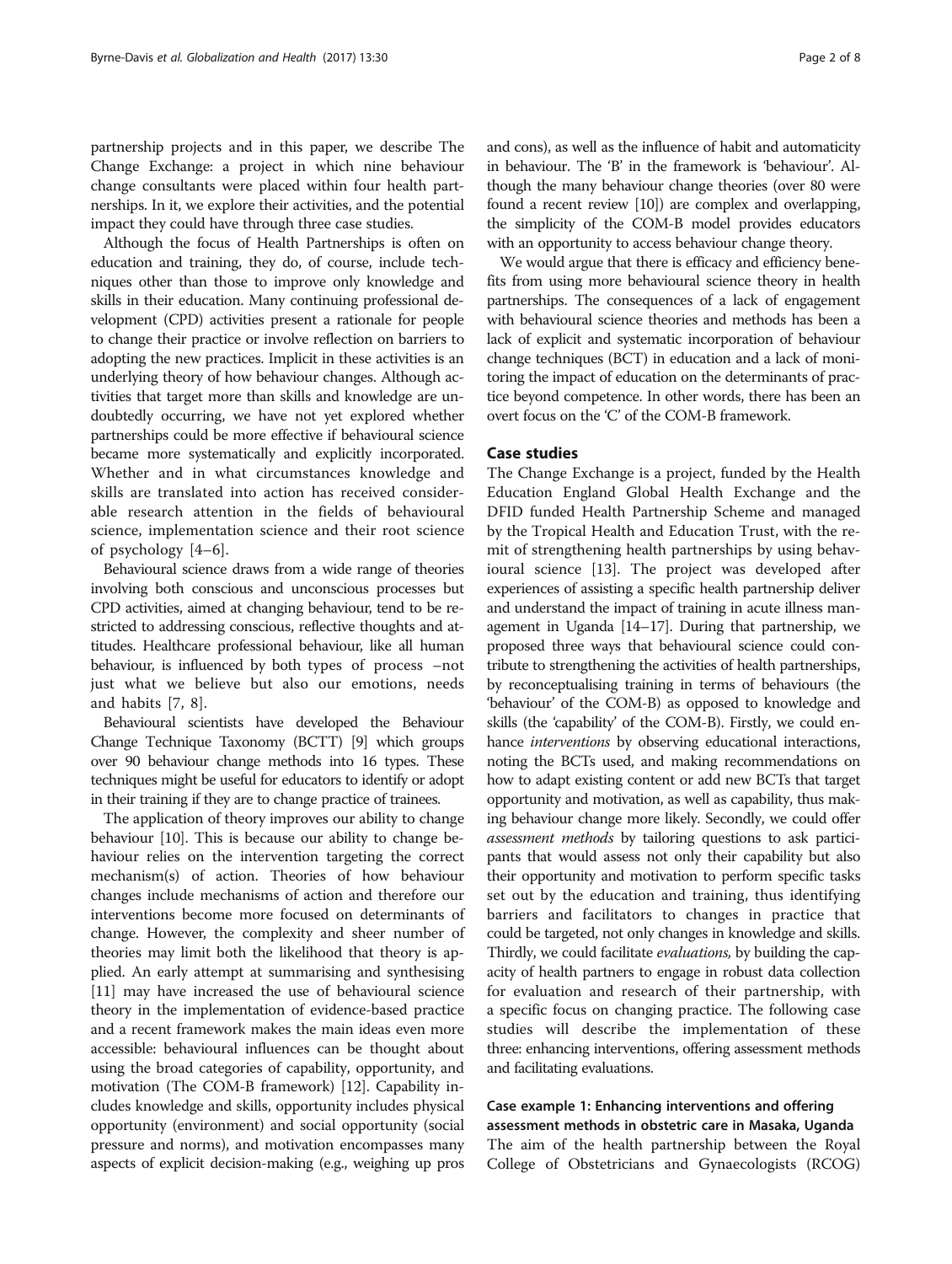and Kitovu Hospital is to improve obstetric care and reduce the incidence of obstetric fistula in the Masaka region of Uganda by co-ordinating and delivering a training package ('Excellence in: Obstetric Skills'). The course is a three-day programme of lectures, workshops and skills clinics incorporating a train-the-trainer model, to ensure the sustainability of the programme and the transfer and retention of skills from UK faculty to local health care professionals.

Pairs of behavioural consultants firstly observed, reviewed and coded the BCTs in both the training of health professionals, and in training new course facilitators, using the BCT Taxonomy [\[9\]](#page-7-0). The functions of these BCTs were then explored in terms of the COM-B model to identify potential gaps in the provision of behavioural support.

As expected for a skills training programme, many techniques were present to support capability (e.g., didactic teaching and providing opportunities to learn and practice skills). Some techniques to improve reflective motivation (e.g. verbal persuasion, setting positive outcome expectancies) and automatic processes (e.g., using mnemonics) were observed. However, there was limited techniques addressing types of motivation associated with sustained change (i.e., 'autonomous' motivation, which is based on one's personal values, rather than facilitated through coercion (feeling one 'should') or external contingencies (rewards or penalties) [[18](#page-7-0)]; and habit formation). Few techniques were observed to support physical and social opportunities for implementation of change to practice.

Observations of the course were supplemented by visits to health centres to observe trainees within their working environment, and focus groups with delegates from the course. These sources exemplified the importance of poor opportunity in limiting the implementation of changes in practice. This was evident both through limited environmental opportunities, including the lack of resources and basic equipment, opportunities for hands-on practice as a result of low levels of attendance at health centres by labouring women and limited CPD opportunities for healthcare workers. Similarly, consultants identified the lack of social opportunity as a factor limiting changes in practice, finding it hard to influence colleagues to bring about necessary changes in procedures.

We made recommendations to the RCOG team, based on the COM-B Framework [\[12\]](#page-7-0), for changes to be implemented in the next iteration of the course. To target autonomous motivation we recommended to a) incorporate more examples of the benefits Ugandan trainees had found from changing their practice (i.e., presenting a locally relevant, meaningful rationale for change), and b) modify action planning activities to include personalised goals. To foster more automatic motivation (i.e., cueresponse behaviours) we recommended the development

of posters to be displayed in health centres acting as behavioural cues to action. To foster social opportunity, the use of social media platforms such as, Facebook and WhatsApp groups were recommended, which could be accessed from even the most remote areas. Finally, recommendations were made to embed education in behaviour change techniques explicitly into the materials for UK course facilitators and Ugandan trainers.

To action our final recommendation, we were invited by the RCOG to contribute behavioural science training to the train-the-trainer programme for both the UK and Ugandan professionals. Through the same set of activities of the training course (lectures, workshops and skills practice) training was provided on motivational support. Specifically, we addressed how motivational techniques could be used to motivate co-workers to change their practice and be implemented in outreach activities to encourage greater use of health centres by local women rather than receiving care from a local birthing attendant. Ugandan trainers were provided with instruction and mentoring on how to guide and motivate new trainees (e.g., provide critical feedback in a positive way). Overall, the inclusion of behavioural science led to improvements in the interventions within the education and training and also the inclusion of behavioural theories and techniques within the masters training project.

#### Case example 2: assessment of capability, opportunity and motivation in mozambique and sierra leone Mozambique

The Ipswich-Beira partnership aims to connect specialist health professionals in Ipswich Hospital Trust, UK and Beira Central Hospital, Mozambique to share expertise and offer practical assistance to improve hospital services for local people in Beira. One current focus of the partnership is medication safety, including implementing a revised inpatient prescription chart (known as a cardex in Mozambique). The partners had worked over several years to adjust the cardex to include medication safety features including a box to alert prescribers to allergies, pregnancy or other important information. However, it was unclear how widely the cardex was being used and ward staff views on its use had not been systematically sought or analysed.

We audited the use of the cardex across the 23 hospital wards: 6 had implemented the cardex and two were actively using it. We explored medical staff members' perceptions of using the new chart through short, opportunistic, one-to-one interviews. Initially, we ascertained from ward nurses which cardex was routinely used and then asked open questions such as 'what do you think of the new cardex?' 'How easy/difficult is it/ would it be to use?' 'What would make it more/less likely for you to use the cardex?' 'In what way could it be improved?' Following this, we grouped responses into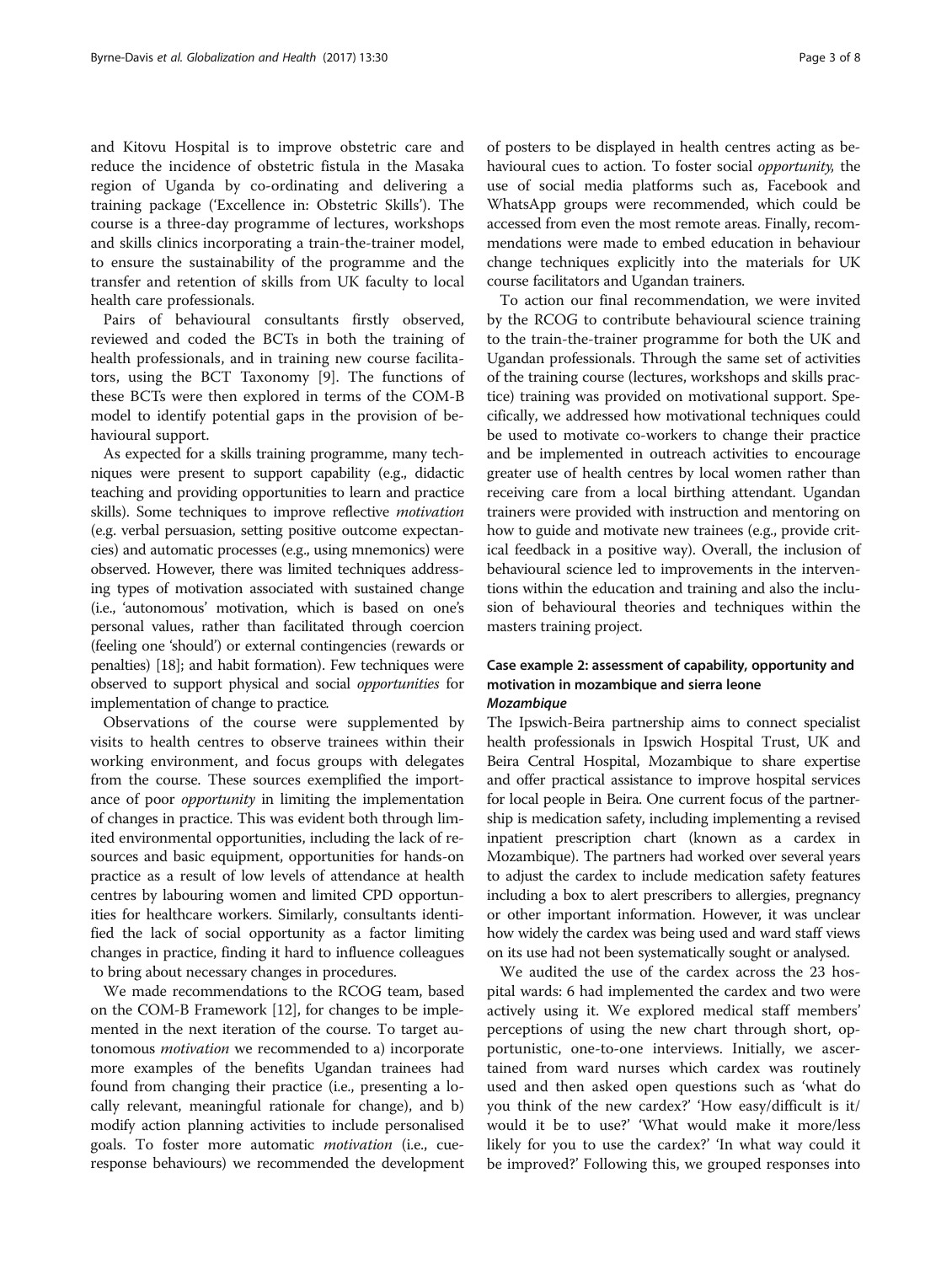themes using the overarching behavioural COM-B framework and made key recommendations.

From our analyses, physical capability and physical opportunity were key areas to target to facilitate the implementation of the new cardex. In terms of capability, some nurses felt unsure of how to complete the information required in the allergies box and of whose responsibility it was to sign the new cardex. We recommended that these be addressed through short ward-based practical training during the rollout of the new cardex led by a 'credible source' such as the nursing director, which would also recommend that staff seek social support from other staff if unsure. Staff reported that the new cardex took no additional time to complete, a key physical opportunity facilitator for implementation and for medication safety on busy acute wards [\[19](#page-7-0)]. However, most respondents felt that the cardex layout was an opportunity barrier to completion, important since practice change is more likely when the new behaviour is easy and attractive to adopt [[20](#page-7-0)]. Therefore we recommended space-saving changes such as increased box heights, changing the numbering of days to prompt correct use of the cardex and reorganising and grouping medication types, the latter being since polypharmacy is associated with increased medication error rate [\[21\]](#page-7-0). Users and non-users of the new cardex alike appeared highly motivated to use the new cardex, reporting that it would improve patient safety and that the prompt words for allergies and pregnancy helped staff remember to ask these things.The findings and recommendations were highlighted in our interim report for all partners, as well as through a short presentation delivered to the Nursing Director who had requested this work, the Medical Director and other key stakeholders in Beira.

During a second partnership visit to Beira in November 2016, we repeated the auditing process visiting 17 wards (six had closed for building work since the previous visit). This time, four wards were actively using the new cardex.

In our return visit to the partnership in November 2016, no further versions of the cardex had been produced by the partnership. In a discussion with two Pharmacists leading this project, they advised that opportunity barriers had prevented this: time and budget shortages, but they looked forward to presenting the cardex at a conference next June with hopes that it would be adopted nationally. Although recommendations have not been implemented to date, the audit and interviews, feedback and recommendations framed around the COM-B framework, gave a clearer picture of the cardex implementation to the health partnership. The use of the COM-B framework ensured that the issue of implementation of the cardex system was viewed from the three perspectives of capability, opportunity and motivation. Therefore, taking a behavioural approach led to recommendations that future interventions, to improve

cardex system use, should focus on all three areas i.e., go beyond training heathcare professionals to use the system and look at the implementation in terms of how the systems encourage or discourage healthcare professionals to use the cardex.

#### Sierra Leone

The partnership between Plymouth University Peninsula Schools of Medicine and Dentistry (PUPSMD) and Masanga, Sierra Leone, aims to improve the resilience of the people of Sierra Leone towards outbreaks of highly infectious diseases, including Ebola. The partnership uses virtual learning and computer gaming technology to deliver education and training to healthcare professionals and community members, regarding the steps to take if a highly infectious disease is suspected or found in a family member or friend. Due to the training being delivered via a tablet device, we could work with the partnership to design questionnaires that would be delivered either before or after the training, on the same tablet device. The questionnaire assessed the capability, opportunity and motivation of the healthcare workers and community members to do the behaviours required of them, as per the training. We cluster randomised groups of people undergoing the training so that some of them received the questionnaire before training and some afterwards. We were then able to compare those two groups and could draw inferences about the impact of the training on expected behaviours and determinants of behaviours i.e., capability, opportunity and motivation. We found that healthcare professionals found it difficult to answer Likert response scales (scales of 1 to 7 with 1 indicating strongly disagree to 7 indicating strongly agree). This led to us training a partnership team member to conduct focus groups, so that she could explore the capability, opportunity and motivation barriers to the specific desired behaviours in more depth with the healthcare professionals. The results of the questionnaires and focus groups will be reported elsewhere, by the partnership team.

The behiavoural approach taken meant that both health partnerships learnt more about determinants of practice, we could asses these and they were able to feed that information back into the development of their education and training and into evaluation of their project work.

#### Case example 3: knowledge and skills for behaviour change evaluation in Uganda

Our final case study focuses on the MOMENTUM project: a health partnership between the Royal College of Midwives (RCM) and the Ugandan Private Midwives' Association (UPMA). Momentum was developed in response to two pressing needs; the high maternal and neonatal mortality rates in Uganda; and the outcome of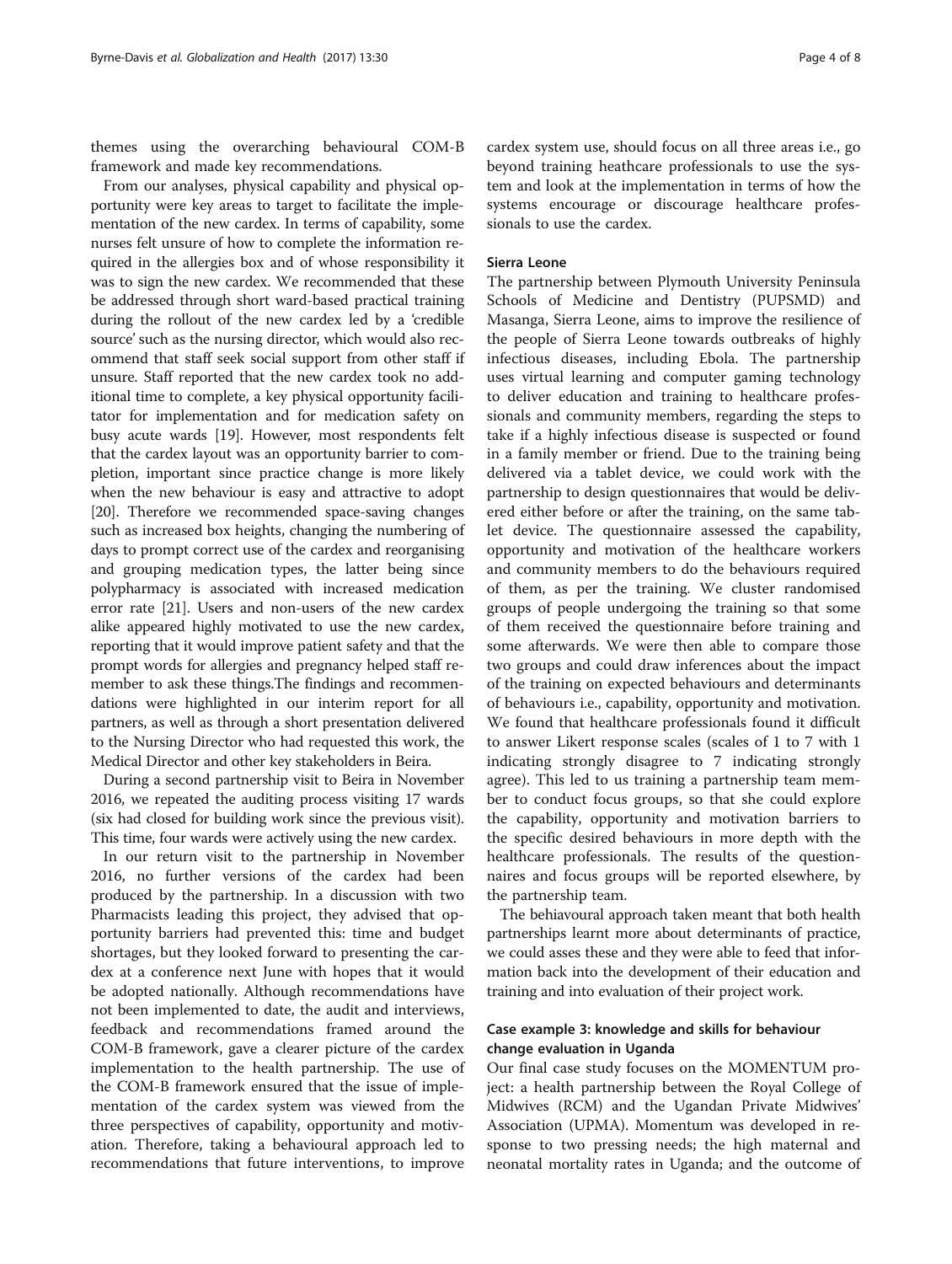the Global Midwifery Twinning Project [[22\]](#page-7-0). The Global Midwifery Twinning Project identified the need to develop national standards for learning and assessment in practice, support midwives to improve their mentorship skills and develop a work-based learning module to prepare midwives for mentorship. To address these goals, the RCM and UPMA jointly delivered a 20 month project to develop a model of MENTorship for Ugandan Midwifery (MOMENTUM). Training in Uganda was delivered at the start of the project, with two further workshops spaced roughly six months apart. In addition, seven Ugandan midwives who were acting as mentors to student midwives were twinned with UK midwives for knowledge, skill and mentoring support. Our objective was to establish how health behaviour change theory could enhance the impact and sustainability of the project.

Four behavioural consultants undertook three visits (two on the first and a further two on the second and third) to Uganda in January, June and November 2016. In the first visit, the consultants introduced, to the RCM and the UPMA, the COM-B, the importance of a behavioural approach to health professional practice change and started to develop the underpinning relationships between behavioural scientists and the partnership team. The second visit aimed to establish how behaviour change theory could be useful to the project's aims of maximising the training of student midwives through mentoring. Drawing on the Theoretical Domains Framework (TDF) [\[23](#page-8-0), [24\]](#page-8-0), our observations, interviews and discussion groups, and visits to two contrasting midwifery settings, we gleaned an understanding of the behaviour changes that had been experienced as part of the project, and what future changes were anticipated and the behavioural determinants of those changes. It was apparent that the project drew on several of the constructs of the TDF with greater emphasis on social support, which related to both social opportunity (believing that people want you to engage in particular behaviours) and reflective motivation (desires to make practice changes), within the COM-B framework. Furthermore, midwives appeared more competent in their mentoring roles and providing more optimal learning environments for students.

The original proposal for the MOMENTUM project included a plan to undertake a substantive piece of research underpinned by the principles of action research methodology. However, the action research approach was no longer feasible amongst the prioritisation of key project activities and maintaining milestones. Through collaborative discussions with the partnership team, we could help identify a feasible study design and appropriate research questions alongside considerations of skills and knowledge inherent in the team for conducting the research. Although this was not assistance that could only be provided by behavioural scientists, the knowledge of mixed methods research and psychological theories underpinning mentoring, meant that the behavioural scientists could adapt to the local needs of the partnership, providing research support.

Our observations and initial reflections from the interviews indicated that the training workshops, coupled with the twinning and mentoring components of the project, appeared to be instrumental in strengthening both key mentoring skills and a sense of competency in using these skills in practice i.e., capability. Our rapid review of the literature highlighted the importance of mentoring programmes in facilitating the self-efficacy of student midwifes [\[25](#page-8-0)]. Self-efficacy is a person's belief in their ability to do a particular task or succeed in a particular goal [\[26](#page-8-0)]. It was possible that an increase in the self-efficacy of mentors may have been an unanticipated outcome from this project and one that could warrant some further exploration. We therefore recommended a qualitative study exploring the impact of participating in the MOMEMTUM project on mentors' and students' self-efficacy would be a valuable addition to the literature on midwifery mentoring in LMICs.

Further email discussions and Skype calls with the health partnership in the period after our visit focused on agreeing roles and responsibilities, a plan for obtaining ethical approval, and the training needs of the UPMA team to collect the data. With the study design and skillset of the team in mind, we returned to Uganda to deliver a one week research skills training workshop. Workshops explored literature searches, conducting focus groups, self-efficacy, timelines and milestones. We worked collaboratively throughout, reviewing questions and approaches to data collection methodology (in this case focus groups) that were designed to be consistent with the literatures on self-efficacy and mentoring but also appropriate for Ugandan culture, for example, incorporating the use of images and analogies that we had previously observed to be very successful in crossing both professional and cultural boundaries during the training sessions with midwives. Whilst there are no further visits planed, we continue to support our colleagues at the UPMA with aspects of data collection and analysis as well as their own professional development as researchers.

Our experiences of developing evaluations in our health partnership brought into sharp relief the cultural assumptions that bind many of our theories, constructs, measures and methods for data collection. It reminded us of the cultural differences that exist in the UK and why we should be cognisant of these when we undertake any research or discussions. The inclusion of behavioural scientists in this project had two interwoven outcomes. Firstly, the behavioural scientists, with their expertise in science methods and teaching and training, were able to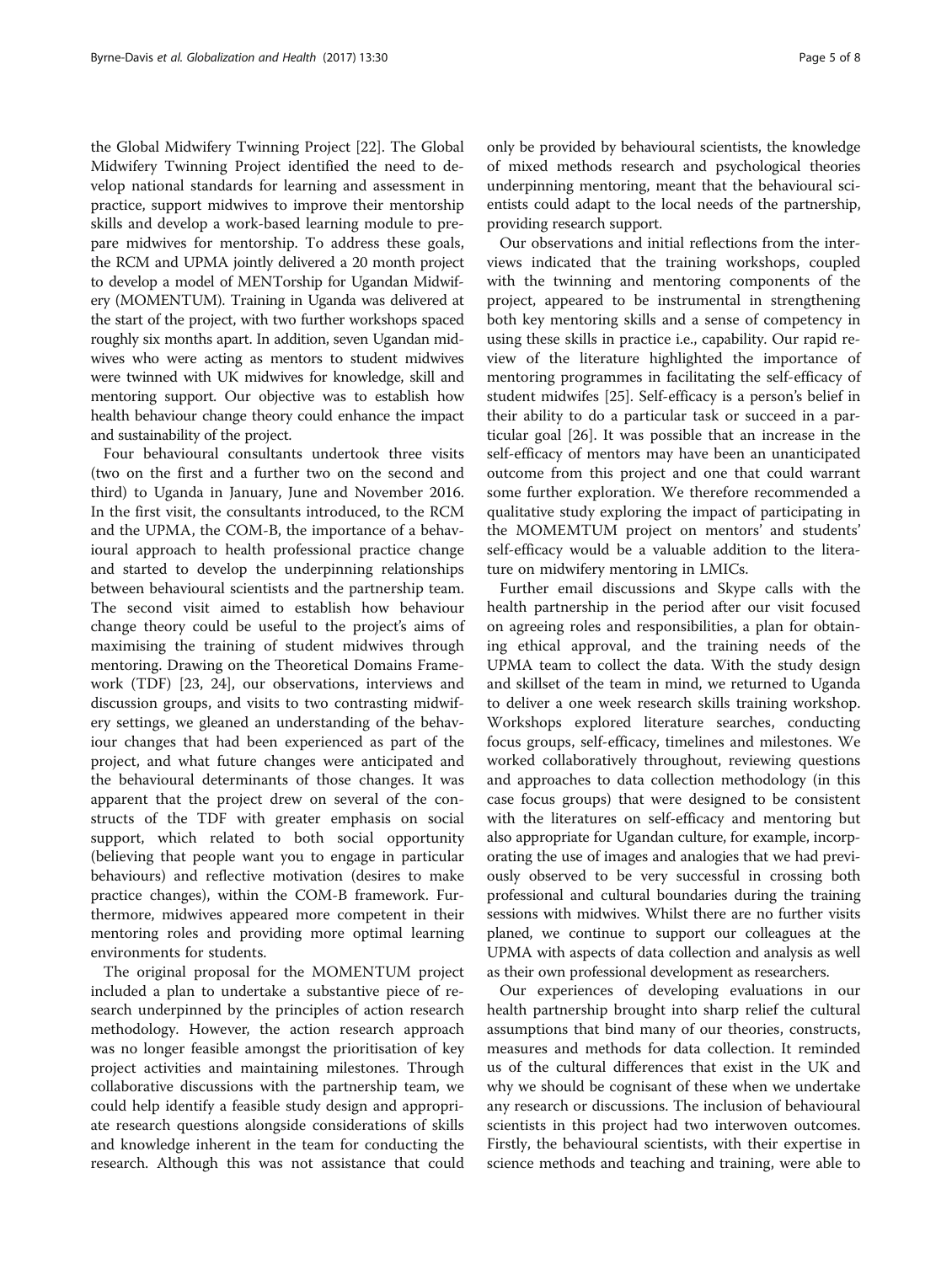build capacity locally in research knowledge and skills. Secondly, they were able to guide the generation of research questions such that the findings will build on what is already known about self-efficacy and mentoring. These two outcomes are beneficial to HP in empowering the LMIC partner to take a lead in the research around HP and also ensuring that the research asks questions that build on previous research.

#### **Discussion**

Our work with health partnerships has highlighted a need for more focus on the determinants of practice in the design and evaluation of partnership projects. We have found that this focus can be provided by volunteer behavioural scientists, working alongside and embedded within the partnerships. We have shown that small projects can be embedded within the larger partnership that elucidate ways in which partnerships can be strengthened and sustained and that, in some cases, these small projects can themselves form research studies. Additionally, we have illustrated that partnership teams can benefit from capacity building exercises, making the use of behavioural theories and methods sustainable within the partnerships beyond the involvement of the behavioural scientists.

There are many ways in which this initial work could be taken forward. The Change Exchange was a pilot of a method of engaging behavioural scientists in volunteering activities and we certainly found that there were many volunteers who wanted the opportunity to contribute and learn within health partnerships. Moving from pilot to a routine part of health partnerships could have benefits for the content of training courses, and the knowledge and skills of behaviour change of both UK and local health care professionals, and the development of an evidence base. Firstly, reconceptualising training in terms of behaviours as opposed to knowledge and skills is crucial, particularly in understanding how the context in which a person works will inevitably impact on their activities. Secondly, systematically varying or adding behaviour change techniques within and across health partnerships could provide some evidence about how effective behaviour change interventions are in changing practice, and doing this within either a complex interventions [[27\]](#page-8-0) or natural experiment [[28\]](#page-8-0) framework would increase the robustness. Finally, assessing the theoretical determinants of change before training would mean that techniques could be selected to address the determinants shown to be a challenge. For example, behaviour change techniques designed to increase motivation would be ineffective if the healthcare professionals were already motivated, but improved planning might be a useful alternative [[29\]](#page-8-0). Assessing before and after means that educators can understand how the training is affecting the internal world of the trainee.

#### Limitations

The work was not without its challenges. The educators, although very receptive to behavioural approaches, already had full agendas for their education and training visits. This made it difficult to find time and space in training curricula to make changes. It would be beneficial, in future projects, for behavioural science to feature at the start and throughout the project. The projects move at a pace which was unfamiliar to the behavioural scientists, who were used to a slower pace in academic life. Further work will map the competencies required for this type of work against those developed through the training in behavioural science afforded by health psychology and other disciplines. In terms of sustainability and equity, we found it challenging to identify and collaborate with behavioural scientists based in the countries in which the projects were active. Building capacity and identifying potential behavioural science experts in each country of the partnerships would be beneficial in terms of both equity and sustainability of these types of activities. Finally, the measures, methods and theories brought by the behavioural scientists have been developed largely through research with the so-called WEIRD (Western Educated Industrialised Rich and Democratic) population samples [\[30\]](#page-8-0). It is both a challenge and an opportunity to work within partnerships to test and advance the science of behaviour itself, resulting in a mutually beneficial collaborative effort. Our case studies show that health partnerships perceive a benefit of the inclusion of behavioural science and we are able to conclude that using behavioural science in this way was feasible and acceptable. Further research in which behavioural science was robustly evaluated against other approaches would be required to make firm conclusions about the degree of added value.

#### Conclusion

The Change Exchange is an example of how behavioural science can be translated in situ to support health partnership work. There are challenges to the translation of behavioural science into health partnerships in this manner including having time and space and the cultural appropriateness of theories and methods from high-income country science. Future work of The Change Exchange will tackle these issues and build partnerships with LMIC researchers with behavioural science expertise.

#### Abbreviations

BCT: Behaviour change technique; COM-B: the Capability, Opportunity, Motivation, Behaviour Framework; CPD: Continuing professional development; RCM: the Royal College of Midwives; RCOG: the Royal College of Obstetricians and Gynaecologists; TDF: the Theoretical Domains Framework; UPMA: the Ugandan Private Midwives' Association; WEIRD: Western, educated, industrialised, rich and democratic

#### Acknowledgements

The authors would like to thank all their colleagues in the health partnerships between RCOG and Kitovu, RCM and UPMA, PUPSMD and Masanga and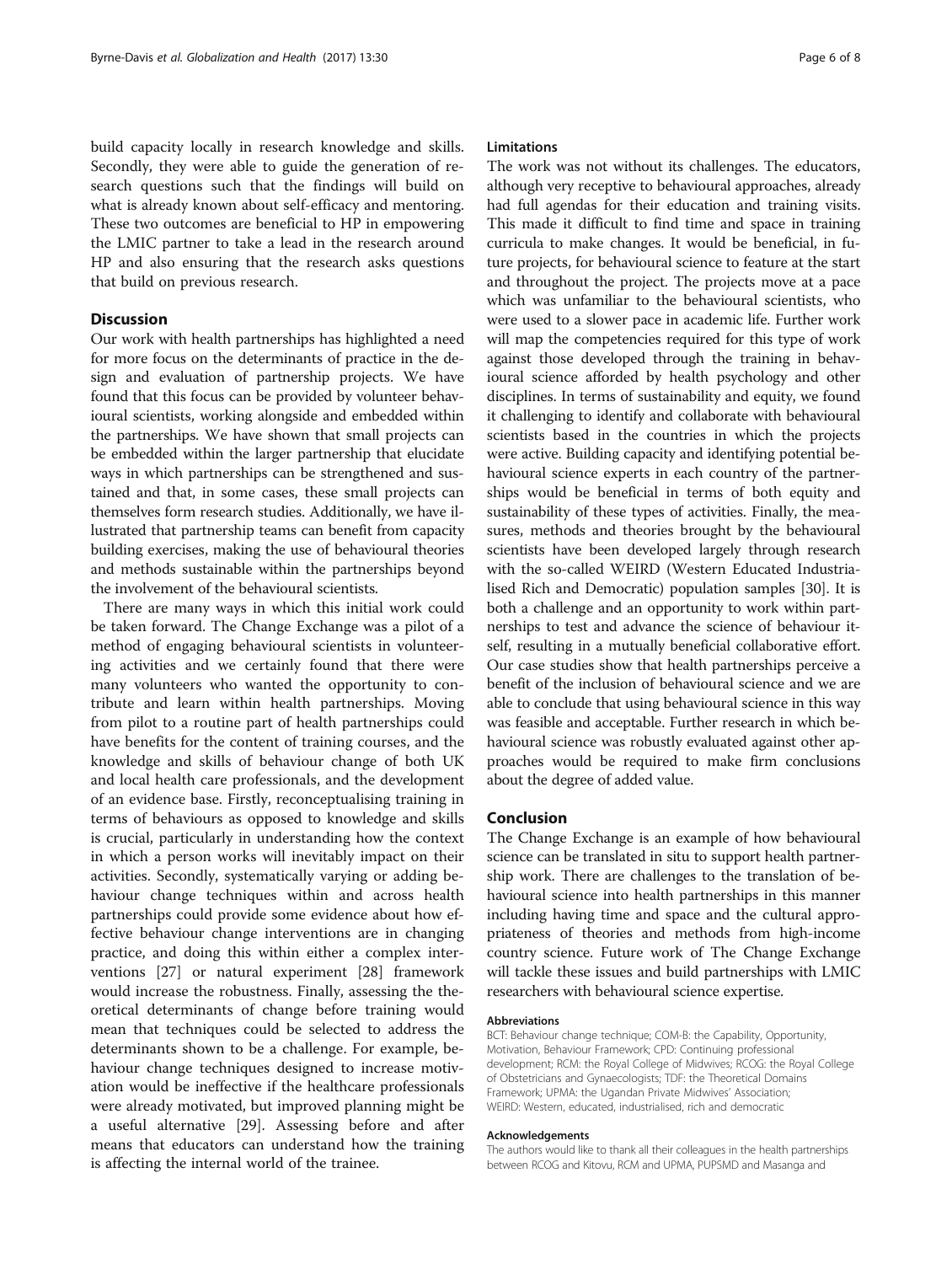<span id="page-7-0"></span>Ipswich and Beira hospitals. This work would be meaningless and impossible without their collaborations. We would like to acknowledge the work of all the health professionals in the health facilities in which the health partnerships operate, we have learnt a great deal from them. We would also like to thank the behavioural scientists of the world, whose science we are translating.

#### Availability of data and materials

Data sharing is not applicable to this article as no datasets were generated or analysed for this paper.

#### Funding

The Change Exchange was jointly funded by the Tropical Health and Education Trust and the Health Education England Global Health Exchange from January 2016 to February 2017. Funders were not engaged in the activities presented in this paper. One of the authors is employed by Health Education England and is a trustee for the Tropical Health and Education Trust.

#### Authors' contributions

All authors made substantial contribution to conception, design and interpretation of information in the paper. All authors were involved in drafting the manuscript critically for important intellectual content. All authors have given approval of the final version to be published and have participated sufficiently in the work to take public responsibility for appropriate portions of the content and have agreed to be accountable for all aspects of the work in ensuring that questions related to the accuracy or integrity of any part of the work are appropriately investigated and resolved. LBD and JH created the first draft of the background and conclusions of the paper. AB, FG & NS created the first draft of case study 1. LBD, JH CM & EB created the first draft of case study 2. WM and ND created the first draft of case study 3.

#### Competing interests

Professor Ged Byrne is an employee of Health Education England (one of the funders of the project) and is a trustee for the Tropical Health and Education Trust (one of the funders of the project). The other authors declare no competing interests.

#### Consent for publication

Not applicable, as no individual person's data is included.

#### Ethics approval and consent to participate

Not applicable, we are not presenting any data.

#### Publisher's Note

Springer Nature remains neutral with regard to jurisdictional claims in published maps and institutional affiliations.

#### Author details

<sup>1</sup>University of Manchester, Stopford Building, Oxford Road, Manchester M13 9PT, UK. <sup>2</sup>Science Centre, Staffordshire University, Leek Road, Stoke-on-Trent ST4 2DF, UK. <sup>3</sup>Bradford Institute for Health Research, Duckworth Lane, Bradford BD9 6RJ, UK. <sup>4</sup>University of Bath, Claverton Down, Bath BA2 7AY, UK.<br><sup>5</sup>Invernoss Colloge University of the Highlands and Islands. 1 Invernoss <sup>5</sup> Inverness College University of the Highlands and Islands, 1 Inverness Campus, Inverness IV2 5NA, UK. <sup>6</sup>NHS Grampian, Public Health Directorate, 2 Eday Road, Aberdeen AB15 6RE, UK. <sup>7</sup>University of the West of England, Frenchay Campus, Coldharbour Lane, Bristol BS16 1QY, UK. <sup>8</sup>University of Aberdeen, Health Sciences Building, Foresterhill, Aberdeen AB25 2ZD, UK. <sup>9</sup> Health Education England, 3 Piccadilly Place, Manchester M1 3BN, UK.

#### Received: 2 March 2017 Accepted: 1 June 2017 Published online: 12 June 2017

#### References

- 1. THET. THET Health Partnership Scheme Frequently Asked Questions. 2017. [http://www.thet.org/health-partnership-scheme/health-partnerships.](http://www.thet.org/health-partnership-scheme/health-partnerships)
- 2. Miller GE. The assessment of clinical skills/competence/performance. Acad Med. 1990;65:S63–7.
- Vogel I. Review of the use of "Theory of Change" in international development. London: 2012. Available from: [https://assets.publishing.service.](https://assets.publishing.service.gov.uk/media/57a08a5ded915d3cfd00071a/DFID_ToC_Review_VogelV7.pdf) [gov.uk/media/57a08a5ded915d3cfd00071a/DFID\\_ToC\\_Review\\_VogelV7.pdf](https://assets.publishing.service.gov.uk/media/57a08a5ded915d3cfd00071a/DFID_ToC_Review_VogelV7.pdf).
- 4. Michie S, Abraham C. Interventions to change health behaviours: evidencebased or evidence-inspired? 2012 [cited 2017 Feb 16]; Available from: [http://www.tandfonline.com/doi/abs/10.1080/0887044031000141199.](http://www.tandfonline.com/doi/abs/10.1080/0887044031000141199)
- 5. Bartholomew LK, Parcel GS, Kok G. Intervention Mapping: A Process for Developing Theory and Evidence-Based Health Education Programs. Heal Educ Behav. 1998 [cited 2017 Feb 16];25:545–63. Available from: [http://](http://www.ncbi.nlm.nih.gov/pubmed/9768376) [www.ncbi.nlm.nih.gov/pubmed/9768376](http://www.ncbi.nlm.nih.gov/pubmed/9768376).
- 6. Schaalma H, Kok G. Decoding health education interventions: the times are a-changin'. Psychol. Health [Internet]. 2009 [cited 2011 Mar 9];24:5–9. Available from:<http://www.ncbi.nlm.nih.gov/pubmed/20186636>.
- 7. Eccles MP, Grimshaw JM, MacLennan G, Bonetti D, Glidewell L, Pitts NB, et al. Explaining clinical behaviors using multiple theoretical models. Implemen Sci. 2012;7:99.
- 8. Presseau J, Johnston M, Heponiemi T, Elovainio M, Francis JJ, Eccles MP, et al. Reflective and Automatic Processes in Health Care Professional Behaviour: a Dual Process Model Tested Across Multiple Behaviours. Ann Behav Med. 2014:347–58.
- 9. Michie S, Richardson M, Johnston M, Abraham C, Francis J, Hardeman W, et al. The behavior change technique taxonomy (v1) of 93 hierarchically clustered techniques: Building an international consensus for the reporting of behavior change interventions. Ann Behav Med. 2013;46:81–95.
- 10. Michie S, West R, Campbell R, Brown J, Gainforth H. ABC of behaviour change theories. Surrey: Silverback PubLishing; 2014.
- 11. Michie S, Johnston M, Abraham C, Lawton R, Parker D, Walker A. Making psychological theory useful for implementing evidence based practice: a consensus approach. Qual Saf Health Care. 2005 [cited 2011 Mar 7];14:26– 33. Available from: [http://www.pubmedcentral.nih.gov/articlerender.](http://www.pubmedcentral.nih.gov/articlerender.fcgi?artid=1743963&tool=pmcentrez&rendertype=abstract) [fcgi?artid=1743963&tool=pmcentrez&rendertype=abstract.](http://www.pubmedcentral.nih.gov/articlerender.fcgi?artid=1743963&tool=pmcentrez&rendertype=abstract)
- 12. Michie S, van Stralen MM, West R. The behaviour change wheel: A new method for characterising and designing behaviour change interventions. Implement Sci. 2011;6:42.
- 13. Byrne-Davis LMT, Armitage CJ, Johnston M, Byrne GJ, Hart JK. Manchester Implementation Science Collaboration. 2017. Available from: [www.](http://www.mcrimpsci.org/) [mcrimpsci.org.](http://www.mcrimpsci.org/)
- 14. Hart J, Byrne-Davis L, Armitage C, Johnston M, Slattery H, Jackson M, et al. Implementing Evidence-Based Care In Low Incomecountries: Acceptability And Impact Of A Ugandantraining Course. Int J Behav Med. 2014;21(Suppl 1) S1-S216. Springer. p. S155. Available from: [https://link.springer.com/](https://link.springer.com/journal/12529/21/1/suppl/page/1) [journal/12529/21/1/suppl/page/1](https://link.springer.com/journal/12529/21/1/suppl/page/1).
- 15. Byrne-Davis LM, Byrne GJ, Jackson MJ, Abio A, McCarthy R, Slattery H, et al. Understanding implementation of maternal acute illness management education by measuring capability, opportunity and motivation: A mixed methods study in a low-income country. J Nurs Educ Pract. 2015 [cited 2015 Nov 25];6:59. Available from: [http://www.sciedupress.com/journal/](http://www.sciedupress.com/journal/index.php/jnep/article/view/8061) [index.php/jnep/article/view/8061](http://www.sciedupress.com/journal/index.php/jnep/article/view/8061).
- 16. Byrne-Davis L, Slattery H, Whiteside S, Moro E, Jackson M, Onyachi N, et al. Efficacy and acceptability of an acute illness management course delivered to staff and students in Uganda by staff from the UK. Int Health. 2014 [cited 2015 May 21];ihu078-. Available from: [http://inthealth.oxfordjournals.org/](http://inthealth.oxfordjournals.org/content/early/2014/11/15/inthealth.ihu078.abstract) [content/early/2014/11/15/inthealth.ihu078.abstract.](http://inthealth.oxfordjournals.org/content/early/2014/11/15/inthealth.ihu078.abstract)
- 17. McCarthy R, Byrne-Davis L, Hart J, Yuill G, Slattery H, Jackson M, et al. A feasible, acceptable and effective way to teach healthcare workers in lowand middle-income countries A method to manage acutely ill obstetric women. Midwifery. 2014 [cited 2014 May 14]; Available from: [http://www.](http://www.sciencedirect.com/science/article/pii/S0266613814001193) [sciencedirect.com/science/article/pii/S0266613814001193.](http://www.sciencedirect.com/science/article/pii/S0266613814001193)
- 18. Ryan RM, Deci EL. Self-Determination Theory and The Faciliatation of Intrinsic Motivation, Social Development and Well-being. Am Psychol. 2000;51(1):68–78.
- 19. Mahmood A, Chaudhury H, Valente M. Nurses' perceptions of how physical environment affects medication errors in acute care settings. Appl Nurs Res. 2011 [cited 2017 May 9];24:229–37. Available from: [http://www.ncbi.nlm.nih.](http://www.ncbi.nlm.nih.gov/pubmed/22099470) [gov/pubmed/22099470](http://www.ncbi.nlm.nih.gov/pubmed/22099470).
- 20. Hallsworth M, Snijders V, Burd H, Prestt J, Judah G, Huf S, et al. Applying behavioural insights: Simple ways to improve health outcomes. Doha. 2016. Available from: [www.wish.org.qa](http://www.wish.org.qa)
- 21. Picone DM, Titler MG, Dochterman J, Shever L, Kim T, Abramowitz P, et al. Predictors of Medication Errors Among Elderly Hospitalized Patients. Am J Med Qual. 2008 [cited 2017 May 9];23:115–27. Available from: [http://www.](http://www.ncbi.nlm.nih.gov/pubmed/18305099) [ncbi.nlm.nih.gov/pubmed/18305099](http://www.ncbi.nlm.nih.gov/pubmed/18305099).
- 22. Royal College of Midwives. Supporting midwifery beyond our borders: Global midwifery twinning project. London: 2015. [https://www.rcm.org.uk/sites/](https://www.rcm.org.uk/sites/default/files/GMTP%20Publicity%20Brochure%20A4%202015_6%20Low-res.pdf) [default/files/GMTP%20Publicity%20Brochure%20A4%202015\\_6%20Low-res.pdf](https://www.rcm.org.uk/sites/default/files/GMTP%20Publicity%20Brochure%20A4%202015_6%20Low-res.pdf).